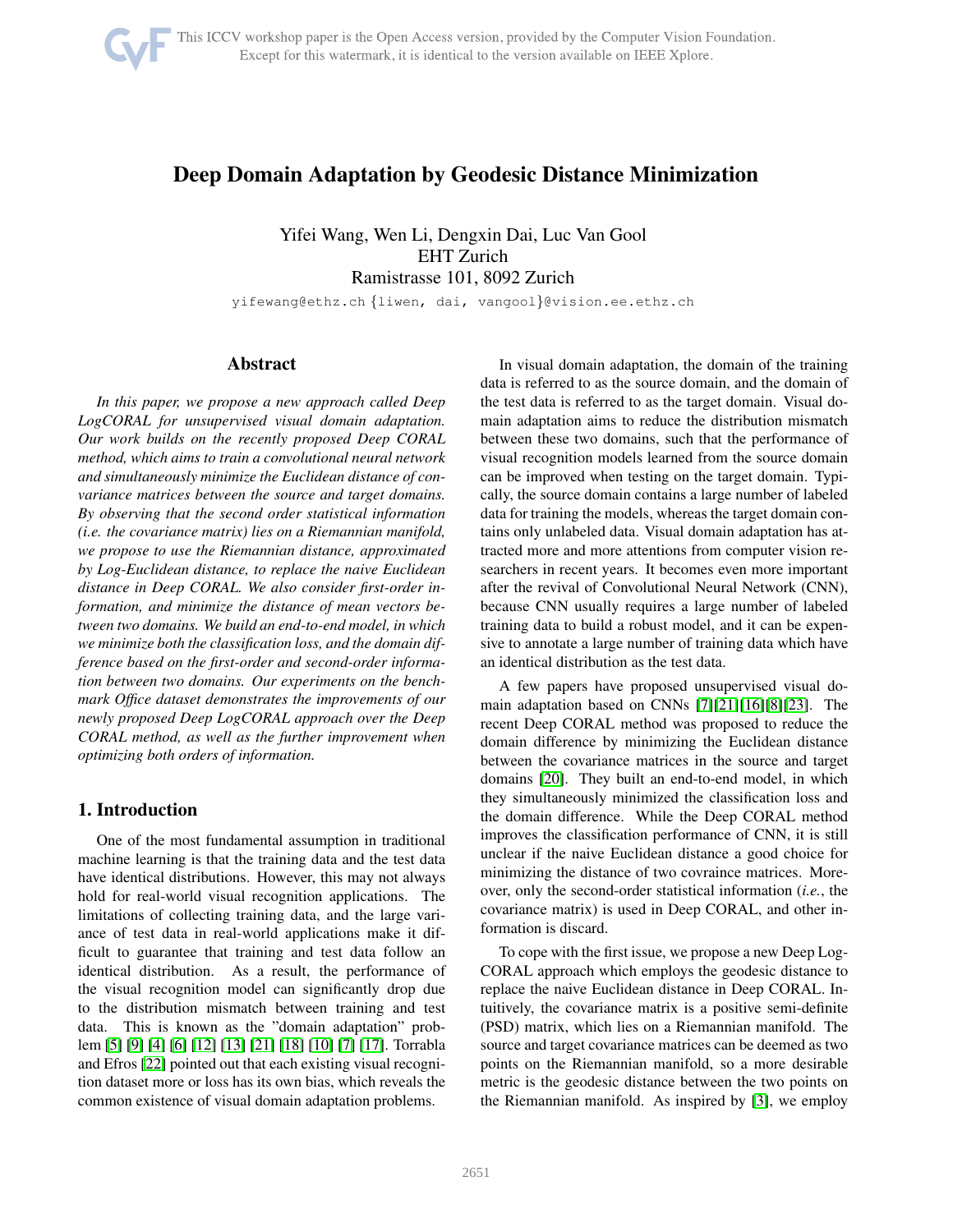<span id="page-1-0"></span>

Figure 1: Illustration of our proposed domain adaptation method: minimizing geodesic distance between two domains in Riemannian manifold.

the LogEuclidean distance, which has been widely used for calculating the geodesic distance between PSD matrices. As shown in Figure [1,](#page-1-0)  $C_s$  and  $C_t$  represent the covariance matrices of the source and target domains, respectively. The crosses, triangles and stars in the blue (*resp.*, orange) rectangle denote the training samples of different classes from the source (*resp.*, target) domain. By minimizing the Log-Euclidean distance instead of the naive Euclidean distance between these two domains, we expect the domain shift between two domains can be reduced smoothly. We designed a new Log-Euclidean loss, which is integrated into the CNN for end-to-end training.

To cope with the second issue, we also exploit the firstorder statistical information. We propose to minimize the distance between the mean vectors of two domains, which is closely related to the Maximum Mean Discrepancy (MMD) theory. We simultaneously minimize the mean distance and the Log-Euclidean distance, such that both the first-order and the second-order statistical information of two domains become consistent.

We conduct extensive experiments on the benchmark Office dataset, which shows a clear improvement of our newly proposed Deep LogCORAL when compared with the Deep CORAL method. We also demonstrate that both the firstorder and the second-order information are necessary for effectively reducing the domain shift.

## 2. Related Work

For a comprehension summary for domain adaptation we refer readers to [\[17\]](#page-6-10). In [\[22\]](#page-6-11)[\[21\]](#page-6-6) the concept of dataset bias was well introduced and attracted a lot of attention. Since then, many methods have been developed in order to overcome the build-in dataset bias.

Early domain adaptation method like [\[18\]](#page-6-7) requires learning a regularized transformation, by using informationtheoretic metric learning that maps data in the source domain to the target domain. However this method require labeled data from target domain which in many scenarios is unknown to testers.

Later unsupervised domain adaptation method  $[10][9][6][19][3]$  $[10][9][6][19][3]$  $[10][9][6][19][3]$  $[10][9][6][19][3]$  $[10][9][6][19][3]$  tried to improve the performance on the target domain by transferring knowledge from the target domain to the source domain without the need of target labels. In [\[10\]](#page-6-8) it first extracts features that invariant to domain change then it models the different domains as points on Grassmann manifold and generate number of subspaces in between to train classifier on those subspaces. Similarly, to cut back the difference between source domain and test domain [\[3\]](#page-6-16) generate subspaces in Riemannian manifold and [\[19\]](#page-6-17) measure distance in Euclidean distance.

More relevant to this paper is domain adaptation method applied on CNN. The DLID method [\[2\]](#page-6-18) is inspired by [\[10\]](#page-6-8) to capture information from an "interpolating path" between the source domain and the target domain. Instead of optimizing the representation to minimize some measure of domain shift such as geodesic distance, DRCN[\[8\]](#page-6-13) and ADDA [\[23\]](#page-6-14) alternatively reconstruct the target domain from the source representation. Gradient reversal method [\[7\]](#page-6-9) tries to obtain a feed-forward net-work having the same or very similar distributions in the source and the target domains, while RTN [\[16\]](#page-6-12) also wants to adapt target classifiers to the source classifiers by learning a residual function. In [\[24\]](#page-6-19) and [\[14\]](#page-6-20), new CNN architectures are proposed, in which [\[24\]](#page-6-19) introduces an adaptation layer and an additional main confusion loss to learn a representation while in [\[14\]](#page-6-20) all task-specific layers are embedded in a reproducing kernel Hilbert space.

Our work is mostly inspired by [\[20\]](#page-6-15), which adds a new CORAL loss that calculates the Euclidean distance of two domain's covariance matrices before the softmax layer. This method looks very simple but the result shows it exceeds other methods that appears to be more complex. Another related paper is about symmetric positive definite (SPD) matrix learning [\[11\]](#page-6-21), that presents a new direction of SPD matrix non-linear learning in the deep neural network model.

# 3. Methodology

In this section, we present our newly proposed Deep LogCORAL approach. We first give a brief review of the Deep CORAL method, and then introduce our Deep Log-CORAL layer as well as the mean layer.

### 3.1. Deep CORAL approach

As described in [\[20\]](#page-6-15), CORAL loss is built to calculate the distance of second-order statistical information between two domains. It first calculates the covariance matrix of the features extracted from the "fc8" layer for each domain,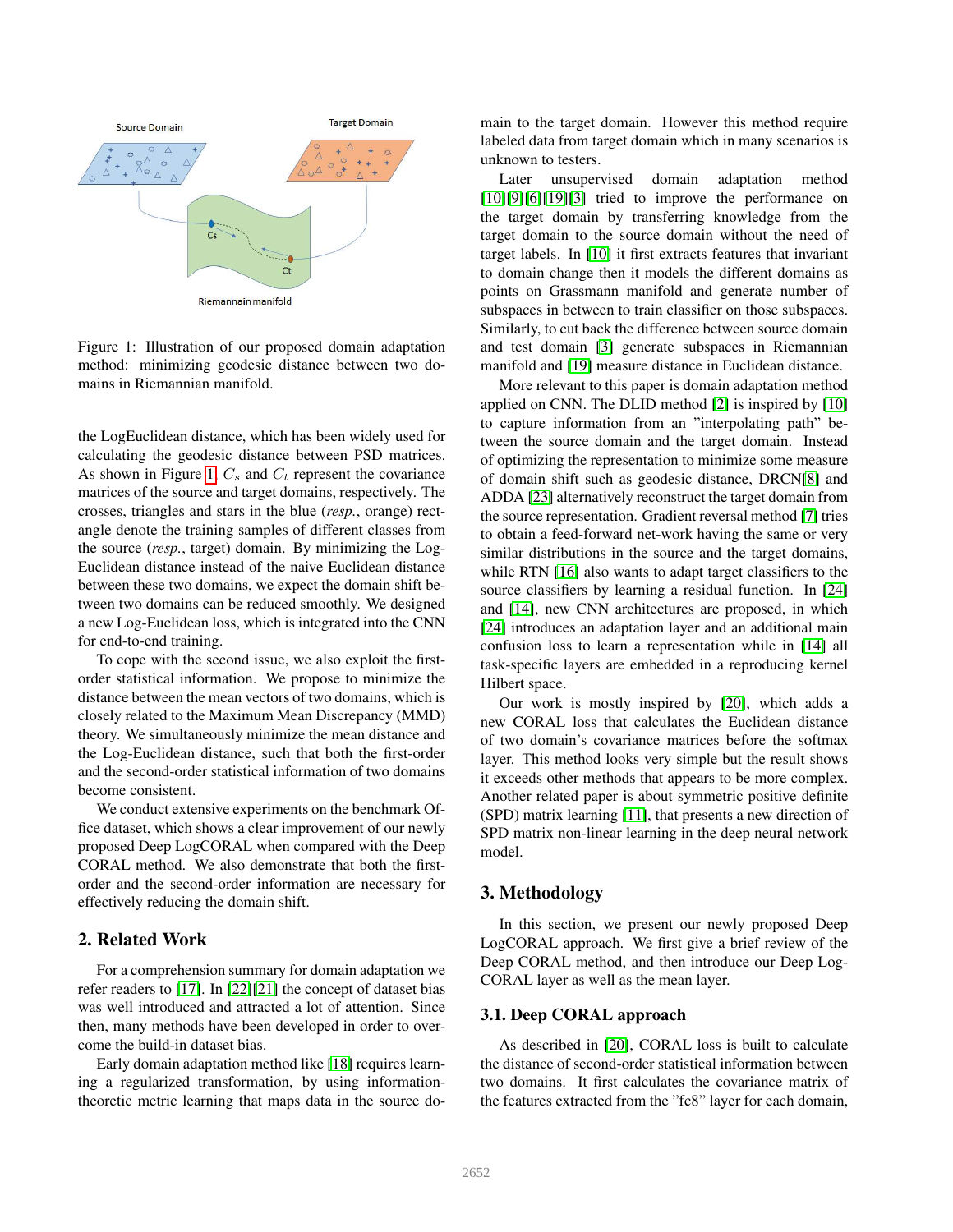<span id="page-2-0"></span>

Figure 2: Structure of the model.

and then minimizes the Euclidean distance of the covariance matrices of two domains.

Formally, let us denote by  $\mathbf{D_S} = [\mathbf{x_1}, \dots, \mathbf{x_{n_S}}]$  as the source domain features that are extracted out of "fc8" layer, in which  $x_i$  is the *i*-th source sample with *d* being the dimension of features. Similarly,  $D_T = [u_1, \ldots, u_{n_T}]$  denotes the target domain features extracted from the "fc8" layer, in which  $\mathbf{u}_i$  is the *i*-th target sample. The CORAL loss is then defined as follows,

$$
L_{CORAL} = \frac{1}{4d^2} \|\mathbf{C}_\mathbf{S} - \mathbf{C}_\mathbf{T}\|^2, \tag{1}
$$

in which the covariance matrices  $C_S$  and  $C_T$  are given as follows:

$$
\mathbf{C_S} = \frac{1}{n_S - 1} (\mathbf{D_S}^T \mathbf{D_S} - \frac{1}{n_S} (\mathbf{1}^T \mathbf{D_S})^T (\mathbf{1}^T \mathbf{D_S})) \tag{2}
$$

$$
\mathbf{C}_{\mathbf{T}} = \frac{1}{n_T - 1} (\mathbf{D}_{\mathbf{T}}^T \mathbf{D}_{\mathbf{T}} - \frac{1}{n_T} (\mathbf{1}^T \mathbf{D}_{\mathbf{T}})^T (\mathbf{1}^T \mathbf{D}_{\mathbf{T}}))
$$
(3)

where  $n<sub>S</sub>$ ,  $n<sub>T</sub>$  is the batch size of the source domain and target domain respectively. d is the feature dimension, and  $\mathbf{1}^T$  is a vector that all elements equals to 1.

The Deep CORAL method simultaneously minimizes the above loss and the classification loss, such that the domain distribution mismatch is minimized, and the discriminative ability is also preserved.

#### 3.2. Deep LogCORAL approach

To push the classifier closer to target domain, an essential problem is to precisely model the distance between two domains. Deep CORAL use squared Euclidean distance to measure distance, while evidence shows that measure distance on other manifolds such as Riemannian manifold may be more precise in measuring matrix distance and can get better result in domain adaptation [\[11\]](#page-6-21). According to this

assumption, we design a new LogCORAL layer after "fc8" to measure distance in Riemannian manifold.

Covariance matrix is a symmetric positive semi-definite (PSD) matrix, but adding a small  $\epsilon$  to the eigenvalues of covariance matrix transforms it into SPD without significantly change its property. Therefore after getting covariance matrices from the source and target domains we can calculate the distance on Riemannian manifold.

Log-Euclidean Riemannian metric: Log-Euclidean metrics was first proposed in [\[1\]](#page-6-22). It has the capacity to endow Riemannian manifold and also demonstrated that the swelling effect which is clearly visible in the Euclidean case disappears in Riemannian cases. Logarithm operation on the eigenvalue of PSD matrices make the manifold to be flat, and then Euclidean distance can be calculated on this flat space, which makes it much easier to caculate the geodesic distance.

LogCORAL Forward Propagation: The input of this layer is the covariance matrices calculated in Equation (2) and (3). The forward process can be easily calculated by using singular value decomposition (SVD) to get the eigenvalues and eigenvectors of the covariance metrics, followed by applying logarithm operation on eigenvalues. The Log-CORAL loss is defined as the Euclidean distance between the logarithm of covariance matrices:

$$
L_{LogCORAL} = \frac{1}{4d^2} ||log(\mathbf{C}_S) - log(\mathbf{C}_T)||^2, \quad (4)
$$

where the  $log()$  operation is the logarithm of the PSD matrix. We take the source domain covariance matrix  $C_S$  as an example. Let us denote the eigen-decomposition of  $\mathrm{C}_\mathrm{S}$ as  $\mathbf{C}_\mathbf{S} = \mathbf{U}_\mathbf{S} \mathbf{\Sigma}_\mathbf{S} \mathbf{U}_\mathbf{S}^T$ , then the Logarithm operator is defined as  $log(\mathbf{C}_s) = \mathbf{U_s}log(\mathbf{\Sigma_s})\mathbf{U_s}^T$ , where  $log(\mathbf{\Sigma_s})$  is calculated by applying the Logarithm operator on the diagonal elements of  $\Sigma$ <sub>S</sub>. The same procedure is applied to the target domain covariance matrix.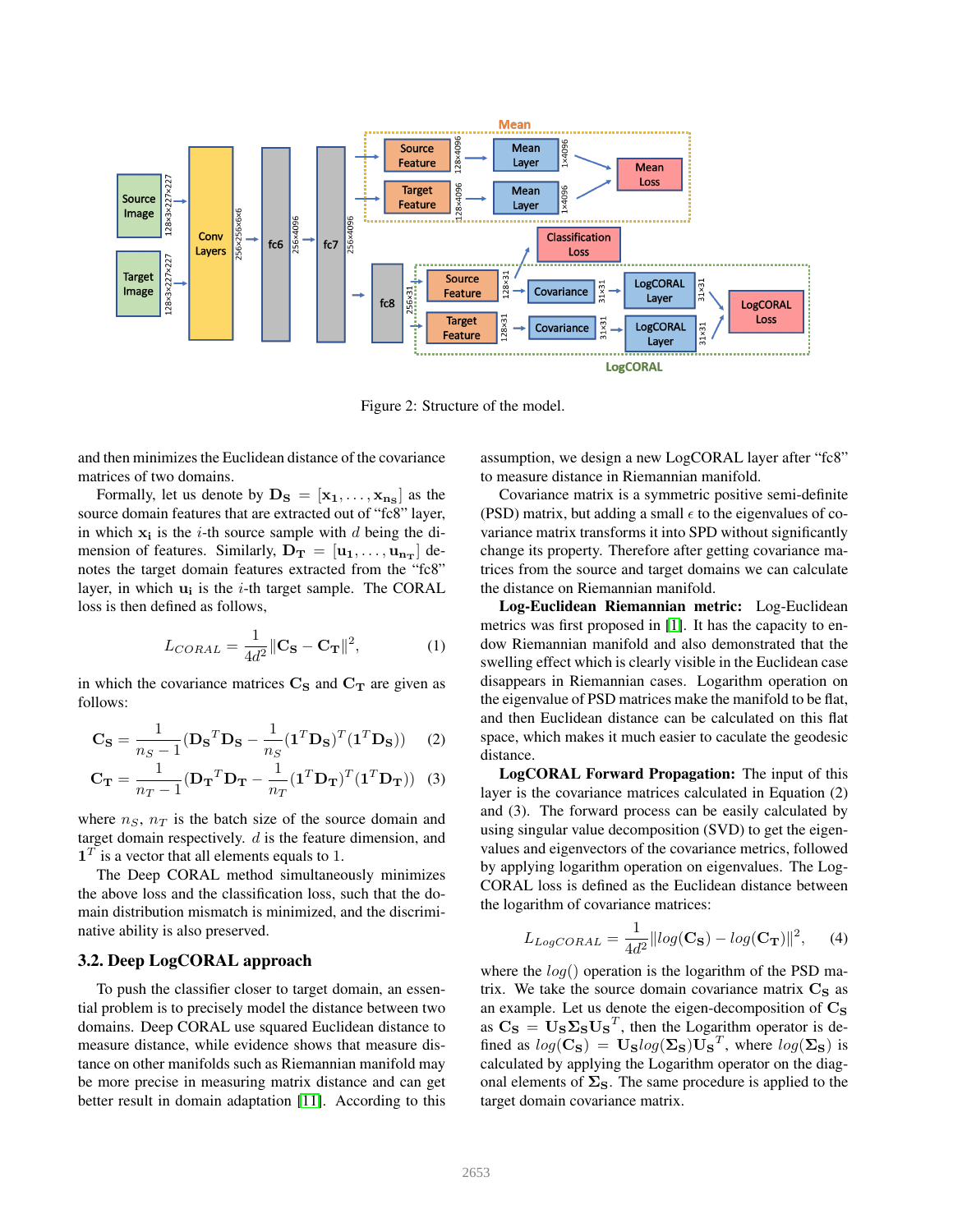<span id="page-3-0"></span>Table 1: Accuracy comparison for the CNN (without adaptation), CORAL (baseline adaptation) and combine method (extended adaptation method combined with LogCORAL and mean model). Note that A: amazon, W:webcam, D: DSLR, A-W means use amazon as source domain and use webcam as target domain (analogous for the rest).

| Accuracy                                                                                                                         | $A - W$ | $D - W$ | $A - D$ | $W - D$ | $W - A$ | $D - A$                                                                                           | AVG. |
|----------------------------------------------------------------------------------------------------------------------------------|---------|---------|---------|---------|---------|---------------------------------------------------------------------------------------------------|------|
| <b>CNN</b>                                                                                                                       |         |         |         |         |         | $63.34\pm0.88$ $95.21\pm0.52$ $65.14\pm1.26$ $99.26\pm0.06$ $49.23\pm0.22$ $51.37\pm0.48$ $70.59$ |      |
| <b>CORAL</b>                                                                                                                     |         |         |         |         |         | $66.12\pm0.45$ $95.24\pm0.49$ $66.38\pm2.54$ $99.24\pm0.10$ $50.71\pm0.24$ $53.12\pm0.69$ $71.80$ |      |
| Ours (LogCORAL+Mean) 70.15 $\pm$ 0.57 95.45 $\pm$ 0.07 69.41 $\pm$ 0.51 99.46 $\pm$ 0.31 51.57 $\pm$ 0.46 51.15 $\pm$ 0.32 72.87 |         |         |         |         |         |                                                                                                   |      |

LogCORAL Back Propagation: Back-propagation can be derived following the technique described in [\[11\]](#page-6-21). For simplicity, we denote  $C_{S'} = log(C_S)$  and  $C_{T'} =$  $log(\mathbf{C_T})$ . Taking the source domain as an example, the gradients can be derived as follows:

$$
\frac{\partial L_{LogCORAL}}{\partial \mathbf{C_S}} = \frac{1}{2d^2} (\mathbf{C_S} \cdot - \mathbf{C_T}) \frac{\partial \mathbf{C_S} \cdot}{\mathbf{C_S}},\qquad(5)
$$

where

$$
\frac{\partial \mathbf{C_S}'}{\mathbf{C_S}} = \mathbf{U_S} (\mathbf{P}^T \circ (\mathbf{U_S}^T d\mathbf{U_S}))_{sym} \mathbf{U_S}^T + \mathbf{U_S} (d\mathbf{\Sigma_S})_{diag} \mathbf{U_S}^T
$$
 (6)

$$
d\mathbf{U}_{\mathbf{S}} = 2(\frac{\partial L_{LogCORAL}}{\partial \mathbf{C}_{\mathbf{S}}^{\prime}})_{sym} \mathbf{U}_{\mathbf{S}} log(\mathbf{\Sigma}_{\mathbf{S}})
$$
 (7)

$$
d\Sigma_{\mathbf{S}} = \Sigma_{\mathbf{S}}^{-1} \mathbf{U}_{\mathbf{S}}^T \left( \frac{\partial L_{LogCORAL}}{\partial \mathbf{C}_{\mathbf{S'}}} \right)_{sym} \mathbf{U}_{\mathbf{S}} \tag{8}
$$

$$
\mathbf{P(i,j)} = \begin{cases} \frac{1}{\sigma_i - \sigma_i}, i \neq j, \\ 0, i = j \end{cases}
$$
 (9)

where ○ is Hadamard product, *i.e.*, element wise product, sym operation is defined as  $\mathbf{A_{sym}} = \frac{1}{2}(\mathbf{A} + \mathbf{A}^{T})$ , diag operator is to keep only diagonal values of A and set the rests to zeros, and  $\sigma_i$  denotes the *i*-th eigenvalue in  $\Sigma$ <sub>S</sub>. For the target domain, the calculation is the same except the sign is negative.

After implementing the LogCORAL layer, we can build our Deep LogCORAL structure. As in Deep CORAL, we have source domain with label and target domain without label as shown in the green rectangular in Figure [2.](#page-2-0)

#### 3.3. Mean Layer

Note that we have considered the second-order statistic information between two domains, intuitively we can also use the first order statistic information, the mean value, as it is also one type of the representative information for a dataset. As shown in the green rectangular of Figure [2.](#page-2-0) We create a mean layer after fc7 which calculates the mean value along the column to get a mean vector of features. Then we calculate the Euclidean distance of the mean vectors between two domains as mean loss. Definition is showen as follows:

$$
\mathbf{L}_{\text{Meanloss}} = \frac{1}{2d} ||\mathbf{1}^T \mathbf{D}_\mathbf{S} - \mathbf{1}^T \mathbf{D}_\mathbf{T}||^2 \tag{10}
$$

By incorporating the mean loss into the model, now there are three losses: classification, LogCORAL and mean losses to be optimized. The whole structure is shown in Figure [2.](#page-2-0)

#### 4. Experiment and Discussion

#### 4.1. Experimental settings

For a fair comparison, we follow the experimental setting in Deep CORAL, *i.e.* using the Office dataset and the ImageNet pretrained AlexNet model. The Office dataset contains images collected from three domains: *Amazon, DSLR, Webcam*, each has identical thirty one categories. We use one of the three domains as the source domain, and one of the rest two as the target domain, leading to six cases in total.

To make the training procedure more stable, moving average is employed when computing the losses. We use accumulated covariance and mean value to calculate LogCO-RAL loss and mean loss:

$$
\mathbf{C} = 0.9 * \tilde{\mathbf{C}} + 0.1 * \mathbf{C}_{\text{batch}} \tag{11}
$$

$$
\mathbf{M} = 0.9 * \widetilde{\mathbf{M}} + 0.1 * \mathbf{M}_{\text{batch}}, \tag{12}
$$

where C is the moving average covariance matrix,  $\tilde{C}$  is the accumulated covariance from last iteration, and  $C_{\text{batch}}$  is the covariance matrix from the current batch. The terms for mean value are similarly defined as above.

#### 4.2. Experimental results

We compare our proposed model with the Deep CORAL method, and also include the CNN method as a baseline, in which we fine-tune the pretrained AlexNet model using source domain samples without considering domain adaptation.

The experimental results are shown in Table [1.](#page-3-0) After applying our combination model (LogCORAL+Mean), for each domain shift, five out of six shifts reach the highest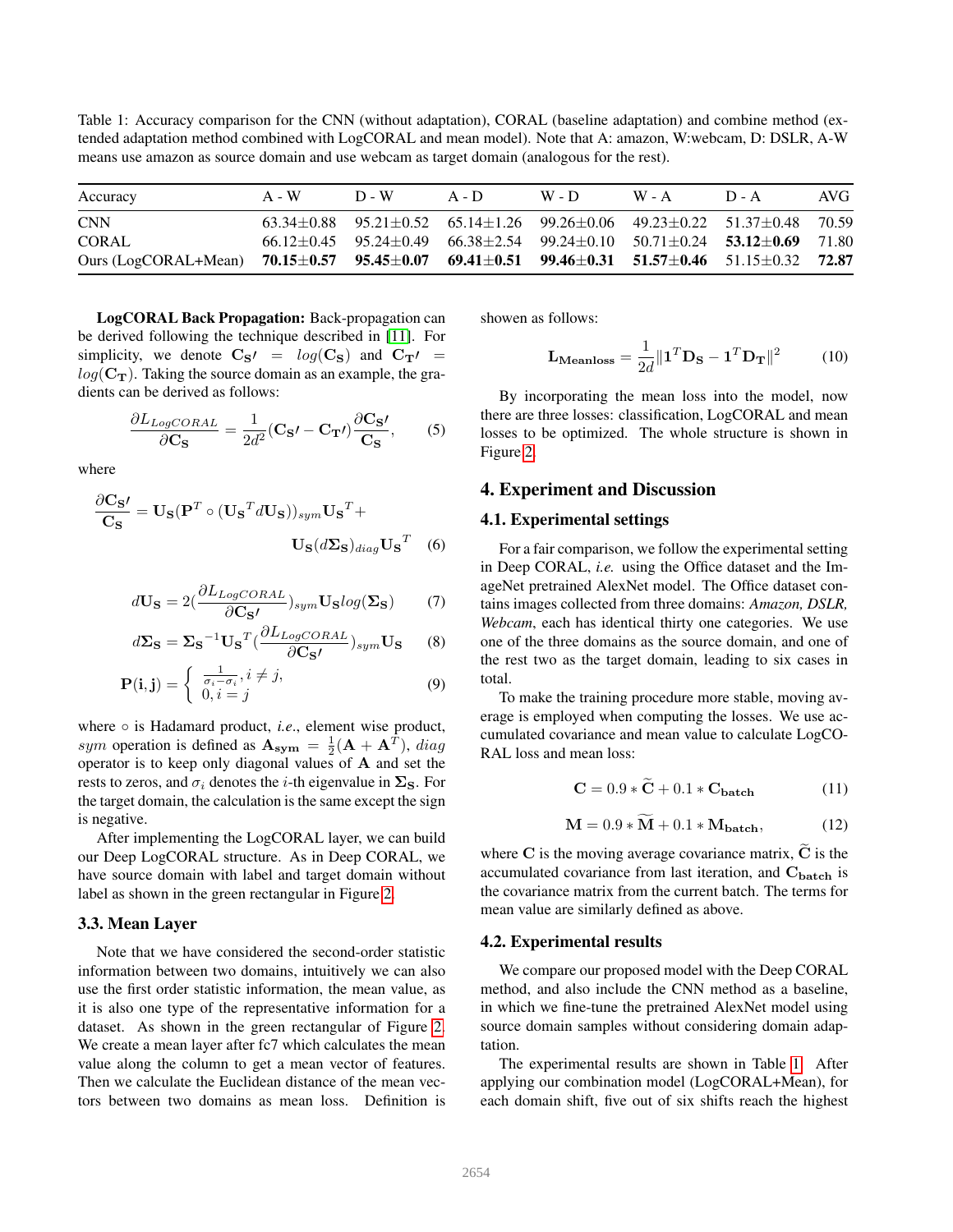<span id="page-4-0"></span>Table 2: Accuracy comparison for the Mean, LogCORAL and combined model (combined with LogCORAL and mean model).

| Accuracy      | A - W | $D - W$ | $A - D$ | $W - D$ | $W - A$ | $D - A$                                                                                                       | AVG- |
|---------------|-------|---------|---------|---------|---------|---------------------------------------------------------------------------------------------------------------|------|
| Mean          |       |         |         |         |         | $66.29 \pm 0.74$ $95.56 \pm 0.19$ $68.67 \pm 0.46$ $99.51 \pm 0.23$ $49.83 \pm 0.85$ $50.74 \pm 0.74$ $71.77$ |      |
| LogCORAL      |       |         |         |         |         | $68.83\pm0.57$ $95.23\pm0.15$ $68.64\pm1.41$ $99.52\pm0.41$ $50.94\pm0.28$ $51.73\pm0.61$ 72.48               |      |
| LogCORAL+Mean |       |         |         |         |         | 70.15 $\pm$ 0.57 95.45 $\pm$ 0.07 69.41 $\pm$ 0.51 99.46 $\pm$ 0.31 51.57 $\pm$ 0.46 51.15 $\pm$ 0.32 72.87   |      |

accuracy. The average accuracy raised 2.28% and 1.07% compared to CNN and Deep CORAL.

We further conduct an ablation study as shown in Table [2.](#page-4-0) Optimizing the mean loss or the LogCORAL loss individually could gain performance improvements over the baseline CNN method, which shows the first-/secondorder information is useful for domain adaptation. We also observe that optimizing LogCORAL outperforms the Deep CORAL method in Table 1 in terms of average accuracy, which demonstrates the effectiveness of minimizing geodesic distance instead of using simple Euclidean distance on covariance matrices. Combing the mean loss and logCORAL loss gives further improvements in general, and raises the average accuracy by 0.39%.

We take A-W as an example to show the learning curves in Figure [3.](#page-4-1) We observe that our proposed model converge fast. Moreover, minimizing the mean loss or the Deep LogCORAL loss individually improves the test accuracy compared to the baseline CNN method, and combining two losses further improves the accuracy. Furthermore, we

<span id="page-4-1"></span>

Figure 3: Comparison of learning curve of the models on A-W domain shift.

also conduct additional experiment by combining the mean loss with the Deep CORAL loss, which improves the average accuracy from 71.80% to 71.94%. This again verifies our motivation that it is beneficial to use both first-order and second-order statistical information for domain adaptation. However, this result is still worse than our final approach (logCORAL+Mean). We attribute this to the usage of geodesic distance on second order covariance matrices in Riemannian space which has only weak correlation with first order Euclidean information. We will demonstrate this in the following session.

## 4.3. Visualization

After demonstrating that minimizing the LogCORAL and mean losses individually helps shorten the distance between the two domains, we further investigate if the Euclidean and Riemannian distances correlated to each other.

Figure [4a](#page-5-0) shows the learning curve of CNN, and also calculate the mean and LogCORAL loss even they are not used in learning procedure. Figure [4b](#page-5-1) shows the learning curve of mean model (*i.e.* optimizing mean loss and classification loss), and we also calculate the LogCORAL loss. Figure [4c](#page-5-2) shows the other way around which optimizes LogCORAL loss and classification loss, and we also calculate the mean loss.

From Figure [4a](#page-5-0) we observe that, without optimizing any of those distances, mean loss and LogCORAL loss would both go up. When optimizing mean loss, LogCORAL loss remain stable while mean loss has a obvious drop down, see Figure [4b.](#page-5-1) However if we optimize LogCORAL loss in Figure [4c,](#page-5-2) LogCORAL loss goes down but mean loss goes up. Those results indicate that those two losses have very weak correlation. This also explains why minimizing the two distances at the same time can achieve even better accuracy for domain adaptation.

We further show the learning curve in Figure [4d,](#page-5-3) where we optimize both losses. In this case, both the mean and LogCORAL losses go down, and we achieve better result.

#### 4.4. Discussion with other state-of-the-arts

Deep domain adaptation is a fast growing research area. Many state of the art methods have been proposed on this topic. Generally speaking those methods can be classified into two main categories. First category is discrepancy based model, for example DAN [\[14\]](#page-6-20), which directly minimizes the domain discrepancy (*eg*, MMD) to bring the source and target domains closer. The second category is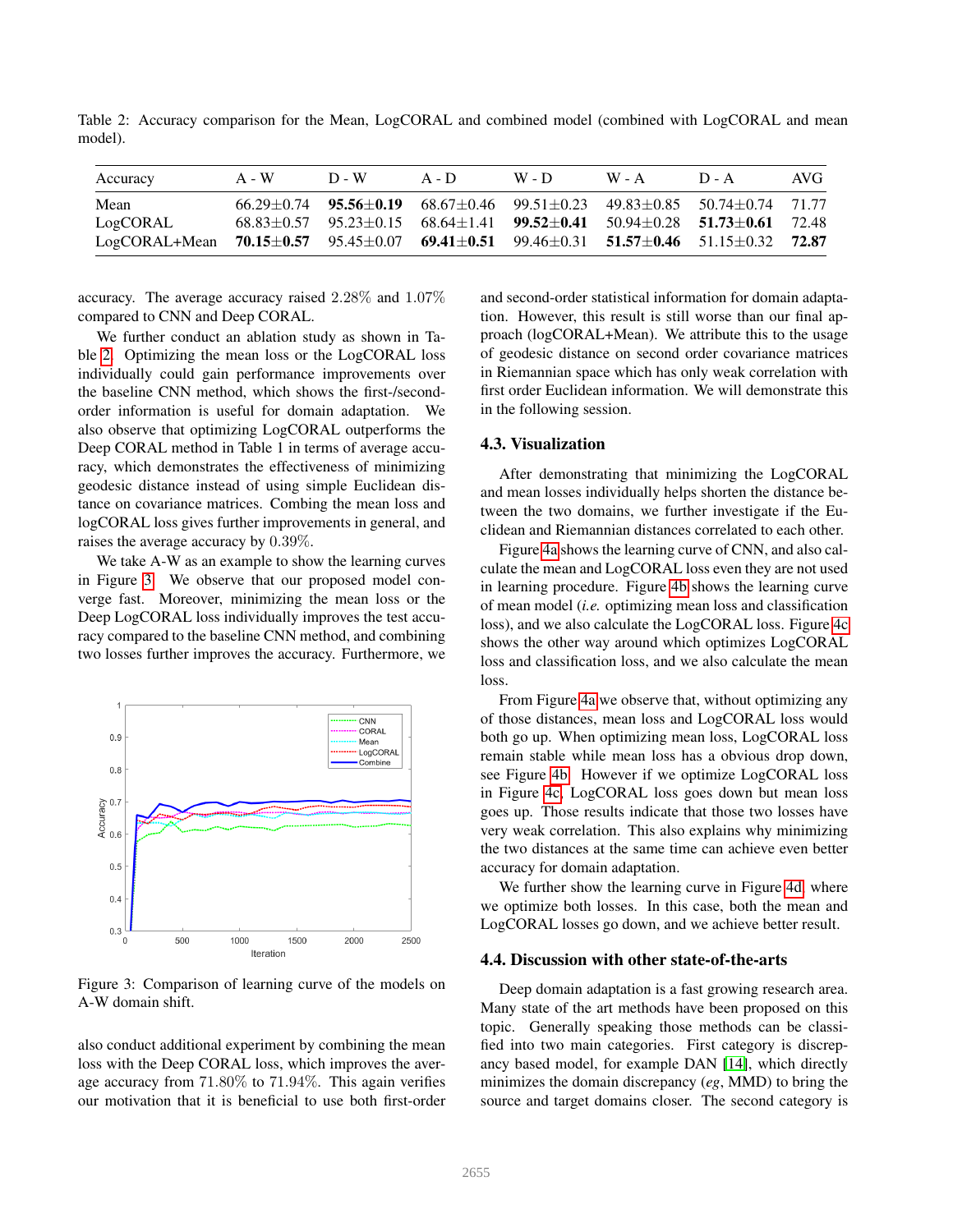<span id="page-5-1"></span><span id="page-5-0"></span>

<span id="page-5-2"></span>Figure 4: learning curves of different models on domain shift A-W. (a):Learning curve of CNN (*i.e.* only optimize classification loss). (b):Learning curve of mean model (*i.e.* optimize mean loss and classification loss). (c):Learning curve of Deep LogCORAL (*i.e.* optimize LogCORAL loss and classification loss). (d):Learning curve of combination model (*i.e.* optimize mean loss, LogCORAL loss and classification loss).

the adversarial model, for example GRL [\[7\]](#page-6-9), which aims to confuse a domain classifier to learn transferable features.

Our method falls into the first category. We extend the CORAL method by using second order Log-Euclidean distance and combining with first order mean loss. We show that a proper distance is important for employing secondorder statistical information to minimize the domain discrepancy. Some recent works give even higher accuracy on the Office dataset by using both the discrepancy and adversarial principles (for example, the JAN+A method [\[15\]](#page-6-23)), and we believe it would be interesting to incorporate the proposed Log-Euclidean distance into those works to further boost the performance. We leave this to the future work for further study.

## <span id="page-5-3"></span>5. Conclusion and Future Work

In this paper, we proposed a new Deep LogCORAL method to minimize the geodesic distance on Riemannian manifold. We used the Log-Euclidean distance to replace the Euclidean distance in the Deep CORAL method, and also proposed a mean distance to additionally exploit the first-order satistical information for domaina adaptation. Our experimental results showed that our new Deep Log-CORAL method generally outperformed the deep LogCO-RAL method for unsupervised domain adaptation using the benchmark Office dataset. In the future, we would like to incorporate the proposed LogCORAL loss into more models to futher improves the existing state-of-the-art methods.